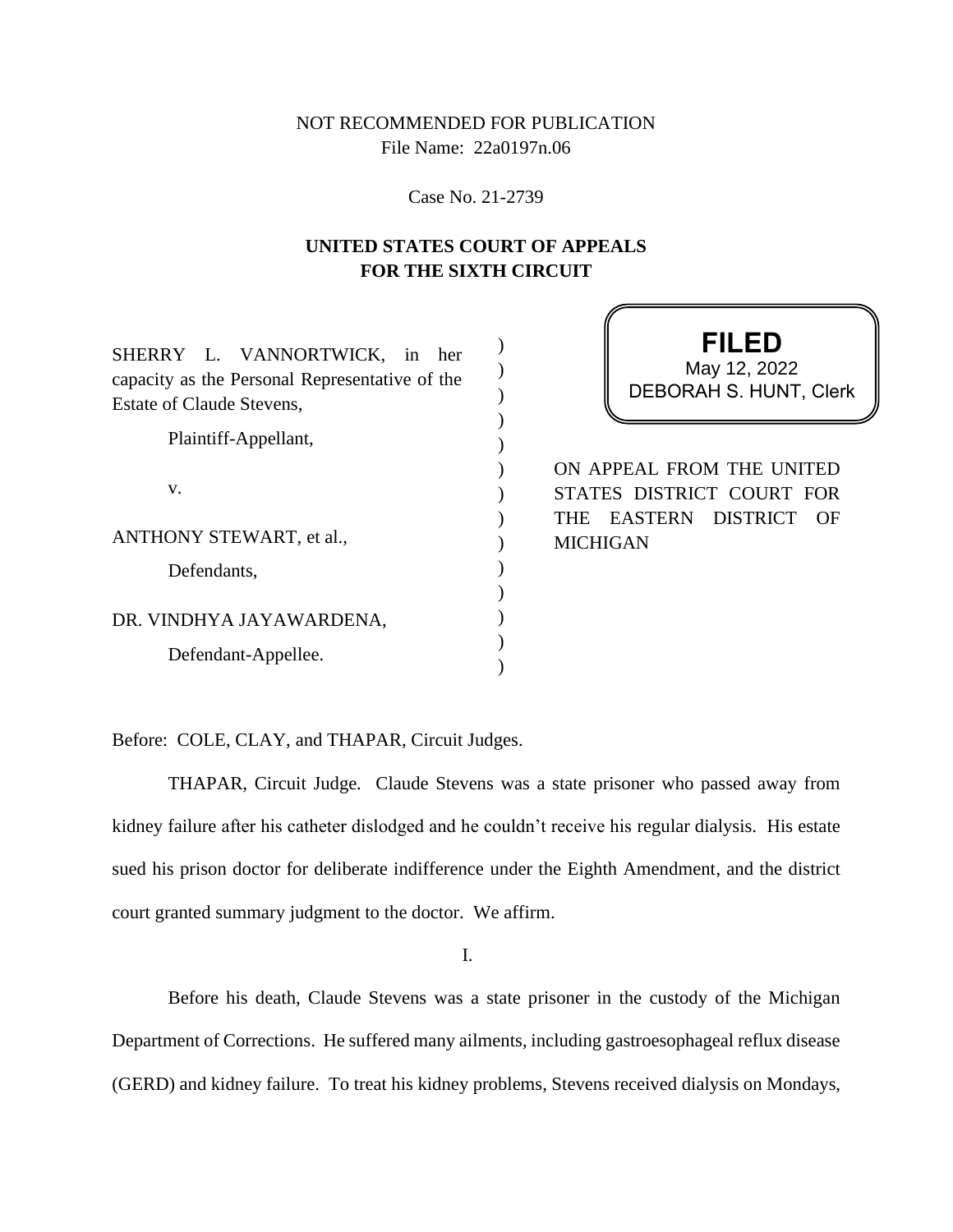Wednesdays, and Fridays. At times, he experienced complications like high potassium levels called hyperkalemia—which can occur if dialysis doesn't filter the system well. Hyperkalemia can cause cardiac arrest or even death.

Stevens had a permanent catheter to assist with dialysis. But one Saturday, his catheter dislodged. Other inmates alerted nurse Larry Marshall about this early on Monday morning, and Marshall saw Stevens in his office. Without the catheter in place, though, Stevens couldn't receive dialysis that day. So Marshall had Stevens's blood drawn to make sure various blood chemical levels were stable. And Marshall ordered the results "stat," meaning they'd arrive within several hours.

Between 10 and 10:40 a.m. on Monday morning, Stevens's regular doctor—Dr. Vindhya Jayawardena—heard about Stevens's dislodged catheter and missed dialysis.<sup>1</sup> At 10:42 a.m., Dr. Jayawardena completed the paperwork to request a catheter replacement, which was scheduled for the next morning. And wanting to evaluate Stevens herself, she set an appointment with him for after 1 p.m. on Monday.

During their visit, Stevens told Dr. Jayawardena that he had been experiencing stomach pains since Saturday night, when he ate rice and shredded beef for dinner. Sure enough, she noted that he had nausea, abdominal tenderness, bloating, and was burping. But she found he otherwise seemed stable and was standing and talking. So she suspected a GERD flareup, prescribed an acid-reflux medication, and sent Stevens back to his cell.

<sup>1</sup> Dr. Jayawardena regularly treated Stevens's ailments, including his kidney failure and episodes of high potassium. She worked for Corizon—a healthcare group that the Michigan Department of Corrections contracted with to provide services to inmates.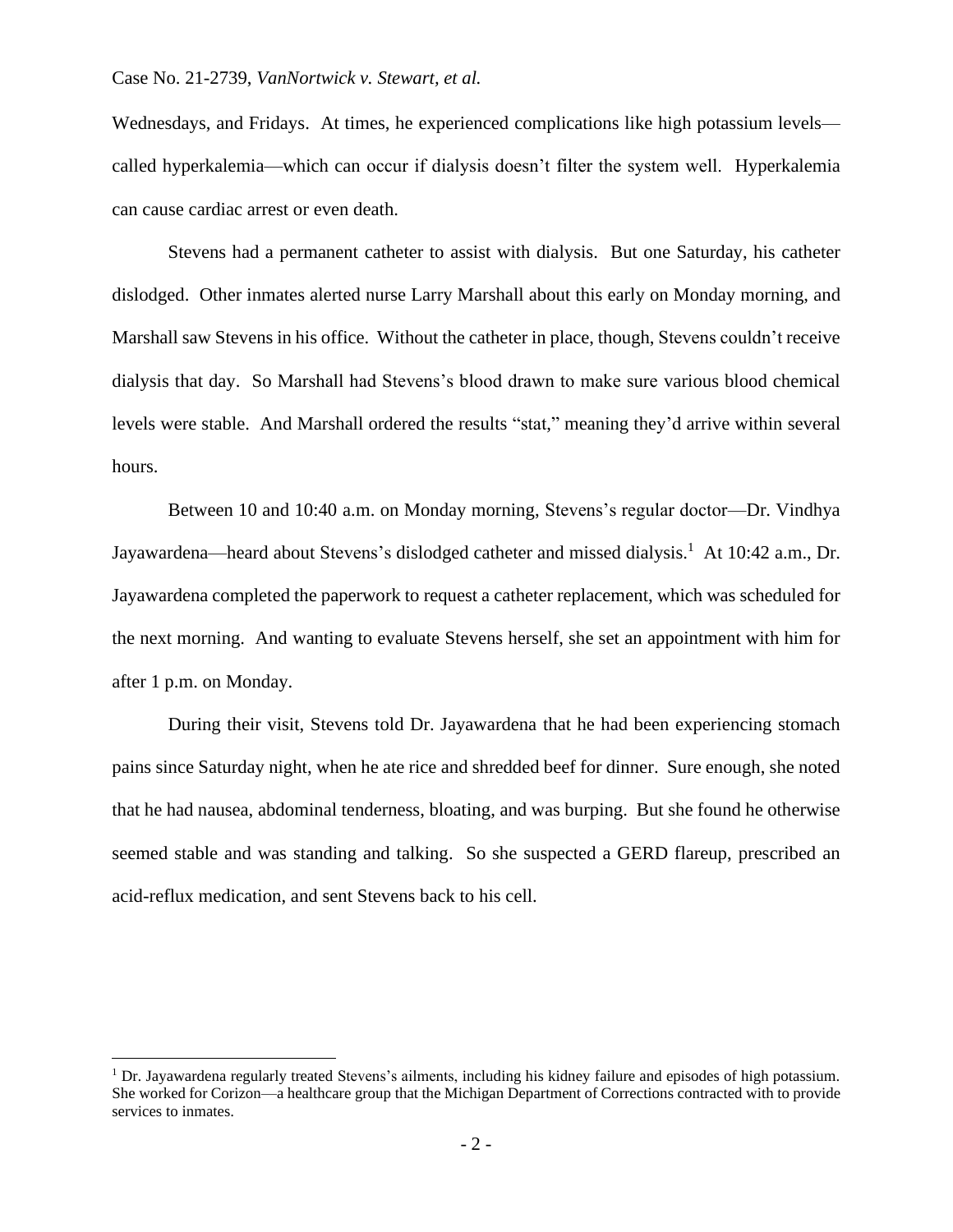After her evaluation, Dr. Jayawardena "sign[ed] out" Stevens's care to one of her subordinates—nurse practitioner Francis Awosika. R. 143, Pg. ID 2338. She called Awosika and told him to look out for the labs that were to arrive within hours.

Sometime after 2:30 p.m., Stevens started vomiting dark material that looked like "feces." R. 142-13, Pg. ID 2148, 2180. No one told Dr. Jayawardena. Meanwhile, a couple hours after that, Stevens's lab results arrived unnoticed to a prison fax machine. Dr. Jayawardena, who normally leaves around 5 p.m. at the latest, never saw the faxed results.

Stevens was taken to the prison healthcare unit around 7 p.m. Around that time, someone alerted Awosika about Stevens's lab results—his potassium levels were far over the safe range. Awosika immediately called for an ambulance. Sadly, Stevens passed away about two hours later.

Sherry VanNortwick, Stevens's personal representative, sued under 42 U.S.C. § 1983, claiming deliberate indifference to his medical needs in violation of the Eighth Amendment. The district court granted summary judgment for most defendants, and the parties stipulated to the dismissal of all others. Stevens's estate (Stevens) appeals only his claim against Dr. Jayawardena.

#### II.

A prison official violates the Eighth Amendment when he is deliberately indifferent to an inmate's serious medical needs. *Estelle v. Gamble*, 429 U.S. 97, 103–04 (1976). A deliberateindifference claim has both objective and subjective components.

The objective component asks whether the inmate suffered from a "sufficiently serious" medical need. *Farmer v. Brennan*, 511 U.S. 825, 834 (1994) (citation omitted). This means either a doctor diagnosed a condition as needing treatment or it was so obvious that even a layperson would know the condition needed care. *Phillips v. Tangilag*, 14 F.4th 524, 534 (6th Cir. 2021).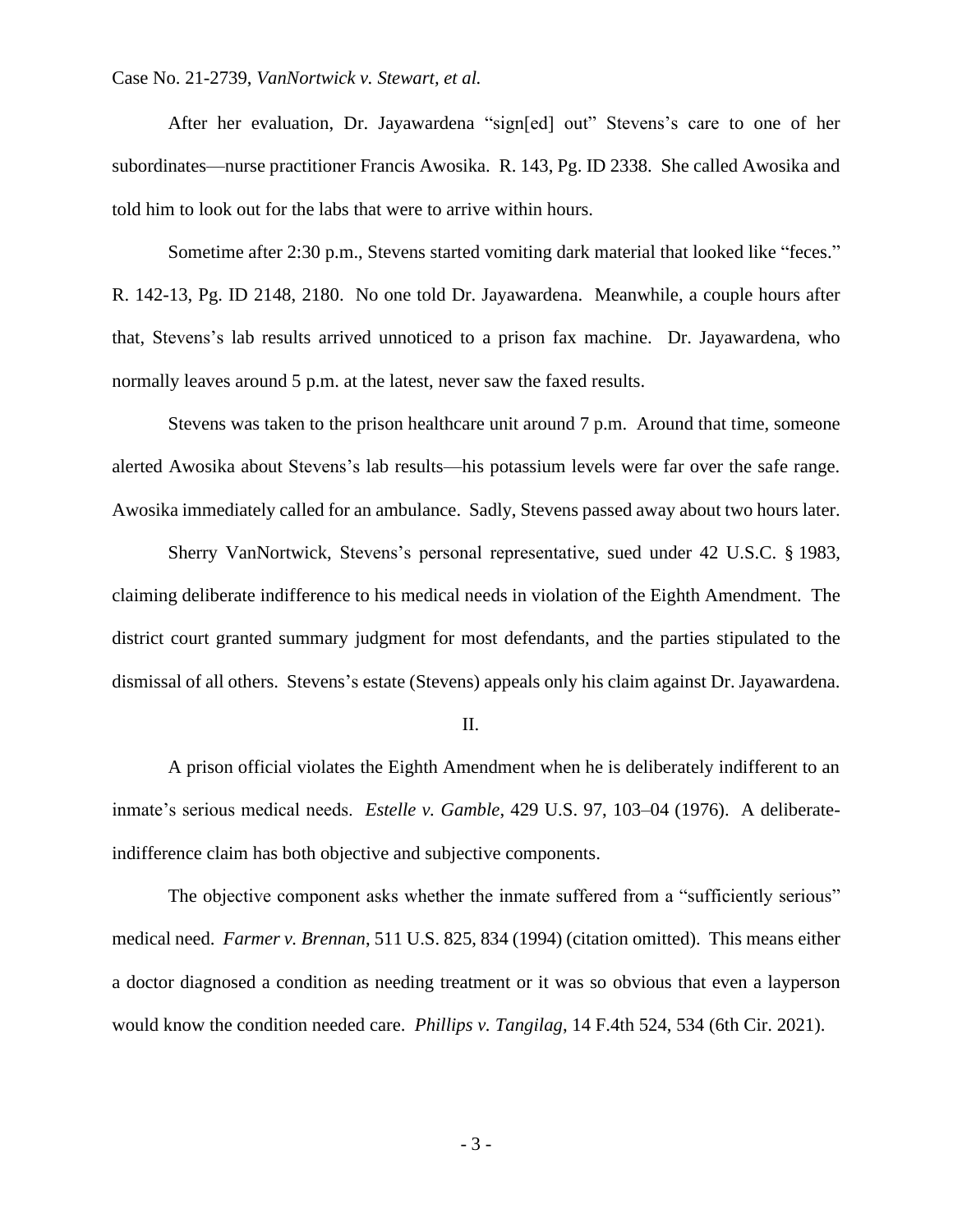The subjective component asks about the official's state of mind. *Rhinehart v. Scutt*, 894 F.3d 721, 738 (6th Cir. 2018). To ensure the official acted with the required level of culpability, the prisoner must establish that the official (1) was aware of facts from which she could infer a substantial risk of serious harm to the prisoner's health; (2) in fact drew that inference; and (3) "consciously disregarded" the substantial risk. *Id*. at 736, 738. When an inmate challenges the adequacy of care, instead of a lack of care entirely, we are "generally reluctant to second guess medical judgments." *Richmond v. Huq*, 885 F.3d 928, 939 (6th Cir. 2018) (citation omitted). Simply put, a negligent misdiagnosis is not enough. *Comstock v. McCrary*, 273 F.3d 693, 703 (6th Cir. 2001) (citing *Estelle*, 429 U.S. at 106). "The doctor must have *consciously* exposed the patient to an *excessive* risk of *serious* harm." *Rhinehart*, 894 F.3d at 738–39 (cleaned up).

Even if Stevens could show that he has met his burden with regard to the objective component, his case fails at the subjective prong.

Stevens first argues that Dr. Jayawardena must have inferred a substantial risk of harm from hyperkalemia because Stevens's medical history included previous episodes of hyperkalemia, even when he didn't miss dialysis. So, Stevens says, Dr. Jayawardena should have sent him to the hospital immediately after discovering that he had been feeling sick since Saturday's dinner and didn't receive dialysis on Monday morning.

True, Dr. Jayawardena knew of Stevens's long- and short-term histories. But there is no evidence that Dr. Jayawardena "consciously disregarded" a substantial risk of serious harm from these histories. *Id.* at 736. Quite the opposite. First, Dr. Jayawardena requested a new catheter, once she heard it had been dislodged, so that he could get dialysis again as soon as possible. Then, on her own initiative, she personally evaluated Stevens and determined that none of his symptoms called for immediate hospitalization. She provided a prescription for his symptoms—symptoms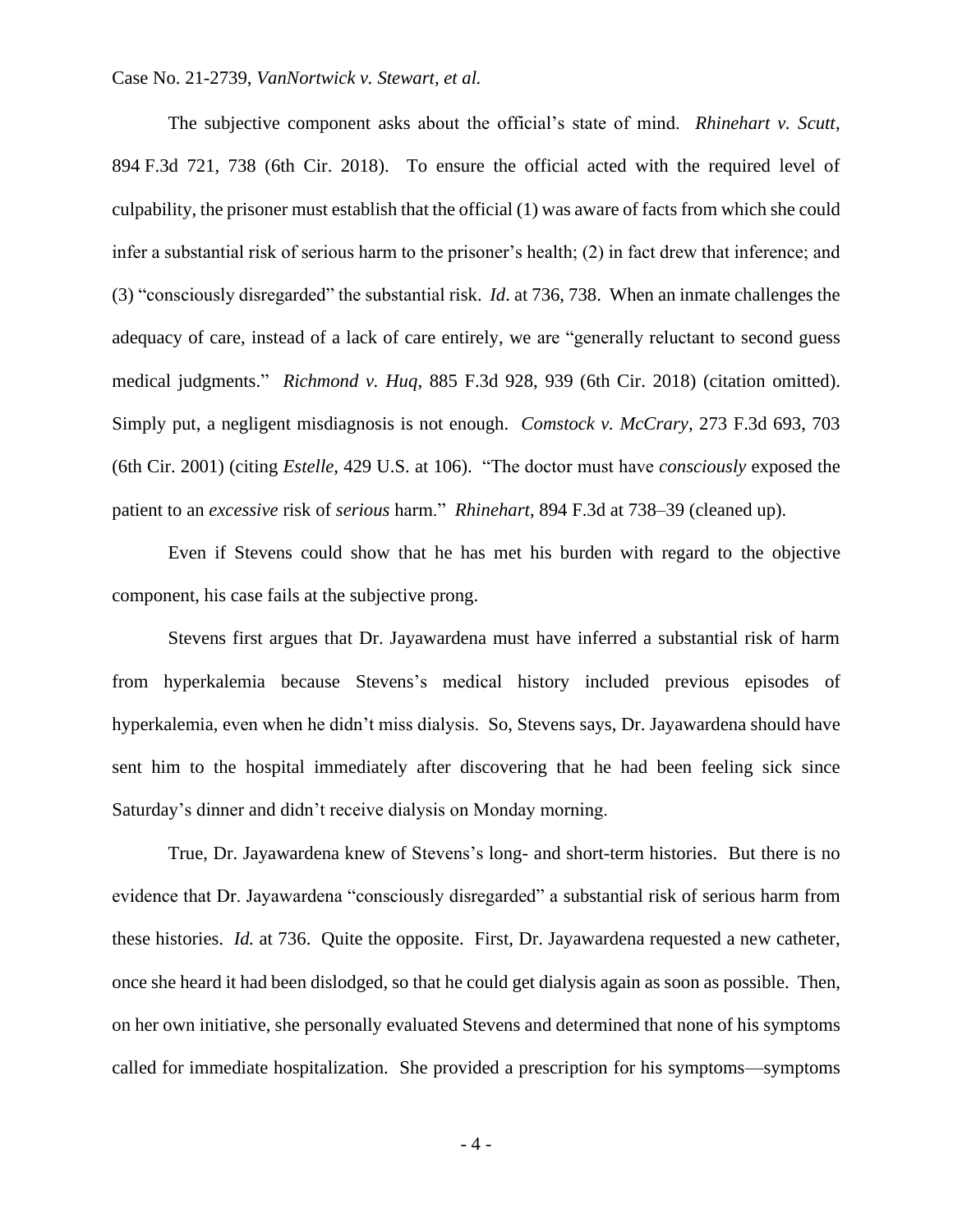that tracked another of his regular diseases (GERD). Plus, Dr. Jayawardena knew his lab results were coming—lab results that would reveal if he also needed hyperkalemia treatment, including specific medication or hospitalization. And something similar had happened before—Stevens refused dialysis, Dr. Jayawardena ordered rushed labs to test for hyperkalemia, and there's no indication he ended up in the hospital. Finally, no one alerted Dr. Jayawardena that Stevens's condition worsened after she saw him.

Given these facts, Dr. Jayawardena was not providing treatment "so cursory as to amount to no treatment at all." *Dominguez v. Corr. Med. Servs.*, 555 F.3d 543, 551 (6th Cir. 2009) (citation omitted). Responding with care that aligned with the symptoms she saw and history she knew about shows that she wasn't *consciously* disregarding a substantial risk of serious harm. *Rhinehart*, 894 F.3d at 738–39; *see Comstock*, 273 F.3d at 703 ("When a prison doctor provides treatment, albeit carelessly or inefficaciously, to a prisoner, he has not displayed a deliberate indifference to the prisoner's needs, but merely a degree of incompetence which does not rise to the level of a constitutional violation.").

Next, Stevens argues that Dr. Jayawardena consciously disregarded a substantial risk by not checking for the lab results before leaving that day. But Dr. Jayawardena signed Stevens out to nurse practitioner Awosika at 1:43 p.m. Thus, it was Awosika's responsibility to watch for the lab results. In fact, Dr. Jayawardena specifically asked Awosika to look out for them. And Awosika recalls Dr. Jayawardena alerting him to the incoming labs since "she may not be there when the lab results come in." R. 142-2, Pg. ID 1671. So Dr. Jayawardena took steps toward treating Stevens's observable symptoms (GERD), diagnosing another problem from which Stevens might be suffering (hyperkalemia), and making sure the next medical provider had all the